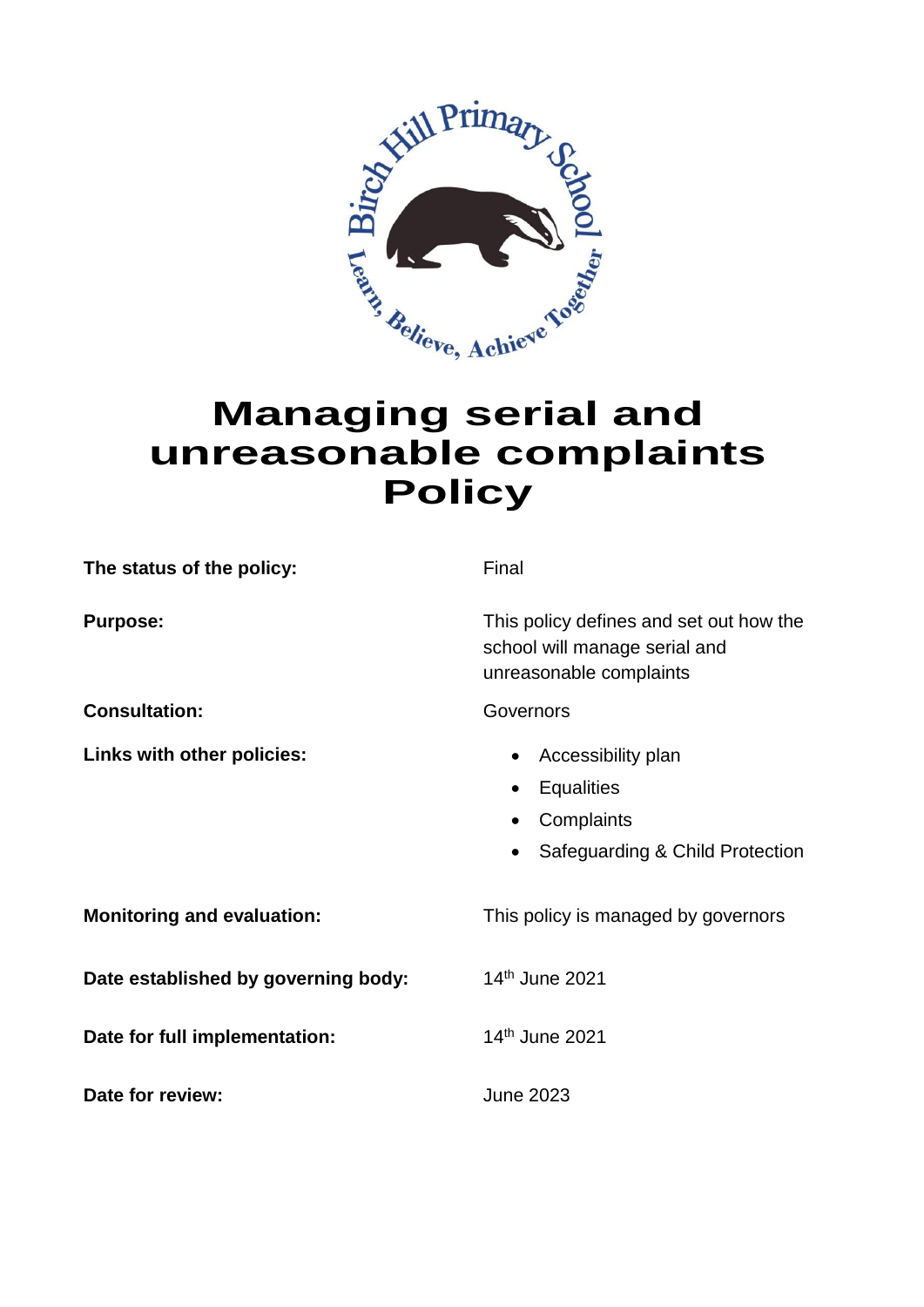Birch Hill Primary School is committed to dealing with all complaints fairly and impartially, and to providing a high quality service to those who complain. We will not normally limit the contact complainants have with our school. However, we do not expect our staff to tolerate unacceptable behaviour and will take action to protect staff from that behaviour, including that which is abusive, offensive or threatening.

Birch Hill Primary School defines unreasonable behaviour as that which hinders our consideration of complaints because of the frequency or nature of the complainant's contact with the school, such as, if the complainant:

- refuses to articulate their complaint or specify the grounds of a complaint or the outcomes sought by raising the complaint, despite offers of assistance
- refuses to co-operate with the complaints investigation process
- refuses to accept that certain issues are not within the scope of the complaints procedure
- insists on the complaint being dealt with in ways which are incompatible with the complaints procedure or with good practice
- introduces trivial or irrelevant information which they expect to be taken into account and commented on
- raises large numbers of detailed but unimportant questions, and insists they are fully answered, often immediately and to their own timescales
- makes unjustified complaints about staff who are trying to deal with the issues, and seeks to have them replaced
- changes the basis of the complaint as the investigation proceeds
- repeatedly makes the same complaint (despite previous investigations or responses concluding that the complaint is groundless or has been addressed)
- refuses to accept the findings of the investigation into that complaint where the school's complaint procedure has been fully and properly implemented and completed including referral to the Department for Education
- seeks an unrealistic outcome
- makes excessive demands on school time by frequent, lengthy and complicated contact with staff regarding the complaint in person, in writing, by email and by telephone while the complaint is being dealt with
- uses threats to intimidate
- uses abusive, offensive or discriminatory language or violence
- knowingly provides falsified information
- publishes unacceptable information on social media or other public forums.

Complainants should try to limit their communication with the school that relates to their complaint, while the complaint is being progressed. It is not helpful if repeated correspondence is sent (either by letter, phone, email or text), as it could delay the outcome being reached.